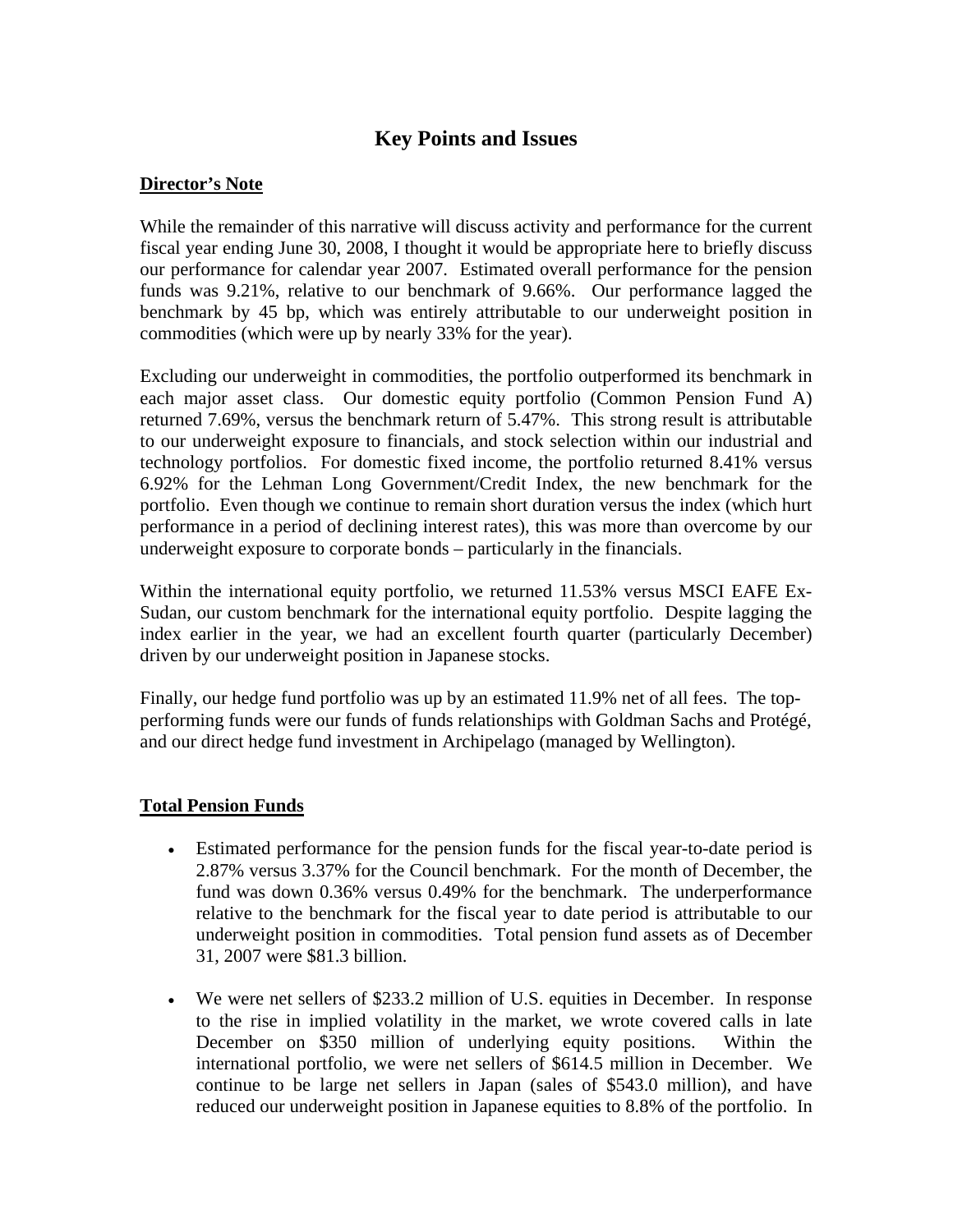addition, we started to fund two of our external managers for emerging markets equities late in the month. Within the domestic fixed income portfolio, we were net buyers of \$146.9 million, consisting primarily of 30-year corporate bonds. Within the alternative investments portfolio (Common Fund E), we funded roughly \$249.3 million in commitments during December.

• During December, we transferred \$600 million out of Common Pension Fund A (domestic equities). Of this amount, \$200 million was transferred into Common Pension Fund D (international) and \$400 million was transferred into the pension fund cash balances to fund future pension benefit payments.

# **Domestic Equity**

- Performance for Common Pension Fund A for December was -0.45% versus 0.66% for the S&P 1500 Index (the benchmark for the domestic equity portfolio). For the fiscal year-to-date period, Common Pension Fund A returned -0.27% versus -1.81% for the benchmark. Our outperformance in December was attributable to stock selection within the technology sector and our underweight position in financial stocks. The main factors contributing to our outperformance for the fiscal year-to-date period were (1) our underweight position in financial sector equities, (2) stock selection within the industrial and technology sectors and (3) recoveries on securities litigations settlements (which were discussed last month).
- As stated above, net sales of equities within Common Pension Fund A during November were \$233.2 million. While sales were spread throughout the portfolio, the major activity was in the industrial and financial sectors. The major sales in the industrial sector were GE, EDO (which was acquired by ITT) and United Technologies. Within financials, the major sales were in Merrill Lynch, Morgan Stanley, AIG, Prudential and Travelers.
- We reduced our put option hedges in reaction to the drop in the U.S. equity markets and the rise in equity-implied volatility in November. We currently have puts that provide protection on \$2.2 billion in equities, down from \$2.6 billion as of October 31.
- According to Barra's models, Common Pension Fund A (excluding the cash and put option hedges in the portfolio) has an estimated total risk level (i.e., projected standard deviation of returns) of 12.6%, versus 12.4% for the S&P 1500. The portfolio has a tracking error of 100bp versus the index.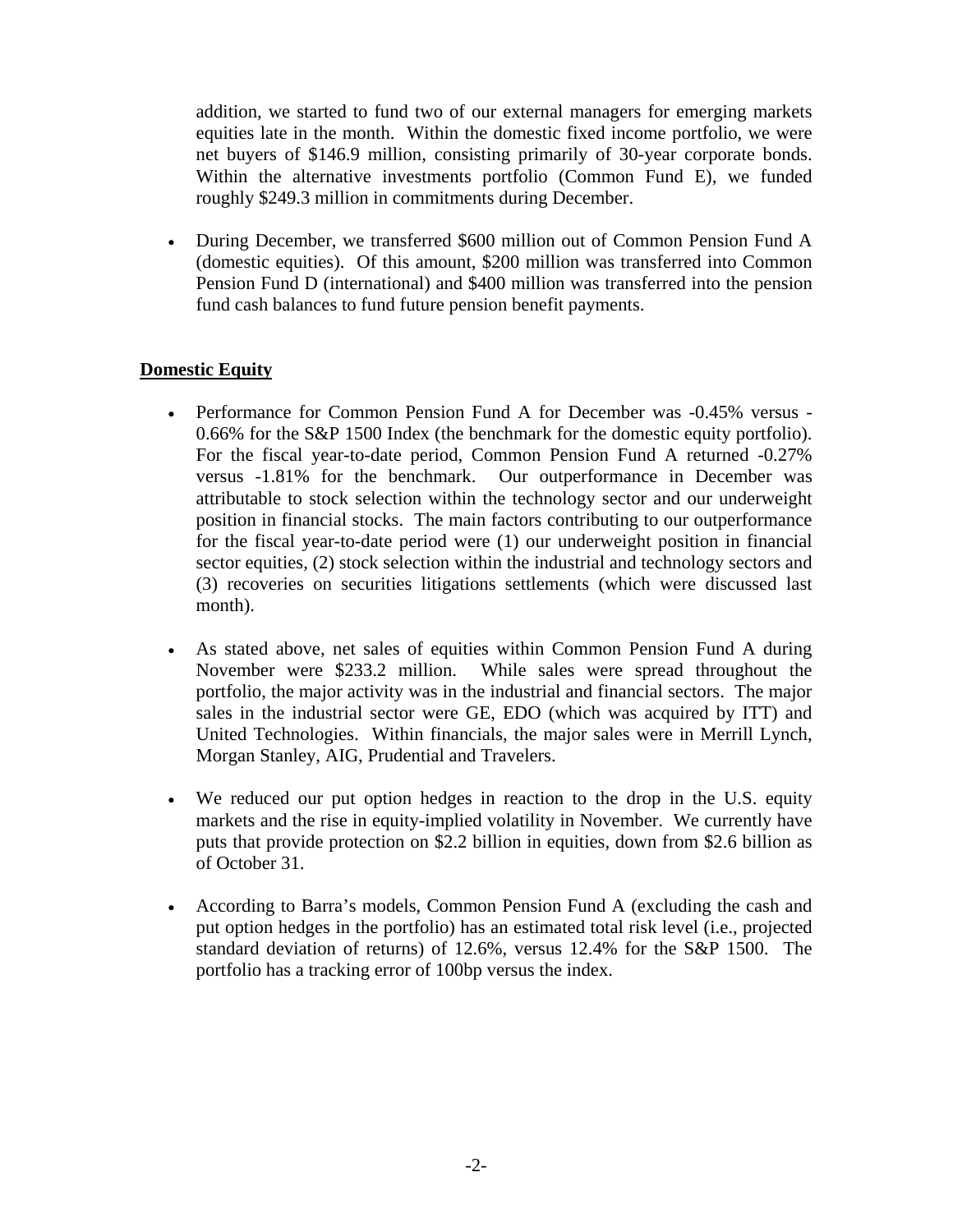#### **Domestic Fixed Income**

- Performance for Common Pension Fund B for December was 0.16% versus -0.05% for the Lehman Long Government/Credit Index (the new benchmark for the domestic fixed income portfolio). For the fiscal year-to-date period, Common Pension Fund B was up 8.18% versus 7.55% for the benchmark. While our relative performance was hurt given that portfolio duration is below that of the benchmark, this was offset by our underweight position in credit risk relative to the overall market. The duration of Common Pension Fund B was 8.89 years as of December 31, 2007 (up from 8.58 years as of November 30), versus 11.23 years for the Lehman Long U.S. Government/Credit Index – the new benchmark for the portfolio.
- We had net purchases of approximately \$146.9 million in domestic fixed income securities in December. We had gross purchases of \$407.4 million, consisting mostly of 10-year and 30-year corporate paper via the new issue market. Many of these deals came at generous concessions to the outstanding debt of the respective issuer. Names that were purchased include AT&T, Archer Daniels, Transocean and Wells Fargo. Offsetting these purchases were sales of \$260.5 million, mostly in 5-7 year U.S. Treasury Notes.

#### **International Equity/Fixed Income**

- The equity portion of Common Pension Fund D returned 0.00% in December versus a -2.26% return for the MSCI EAFE Index ex-Sudan (the new benchmark for the international portfolio, which is calculated by the Division and excludes those names deemed ineligible for investment under the State's Sudan Divestment Law). For the fiscal year-to-date period, the portfolio was up 1.07% versus 0.97% for the benchmark.
- We were net sellers of \$614.5 million in international equities in December. The major activity on a geographical basis was in Japan, where we were net sellers of \$543.0 million. We continue to reduce our exposure to the Japanese market because we believe that market is closely tied to prospects for global growth. The major activity on a sector basis continued to be in the financial stocks, where we were net sellers of \$313.5 million. The major names that were sold include Credit Suisse, UBS, Nomura, Societe Generale, Deutsche Postbank, Barclays and Commerzbank. Other major activity includes sales of Toyota, Groupe Danone, Komatsu and Honda, and purchases of Philips Electronics and Inbev.
- Within international fixed income, the major activity was the purchase of \$540 million of short-term JGBs from the proceeds of our Japanese equity sales. We continue to believe that the Japanese yen serves as an effective hedge against the unwinding of the global carry trade.